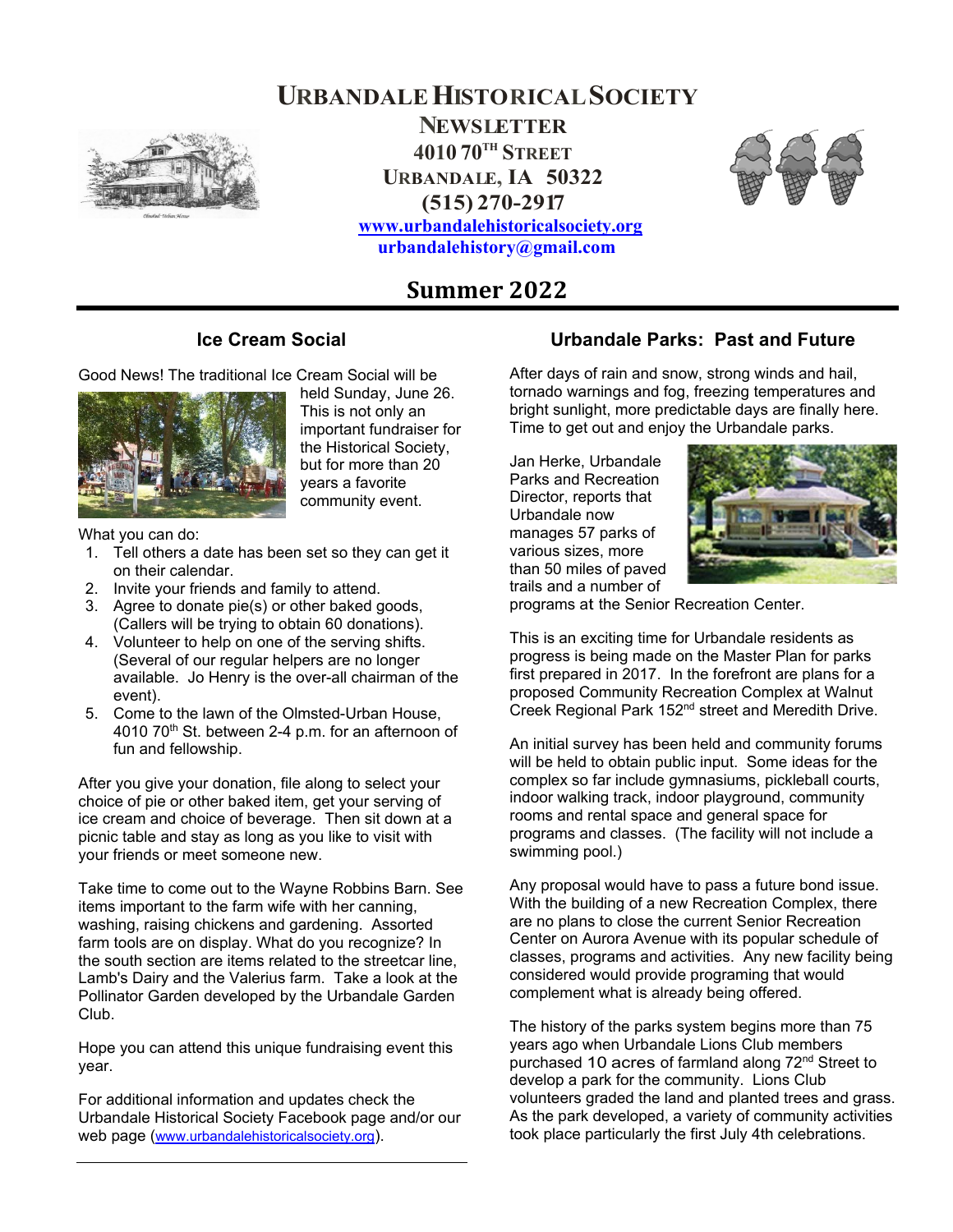In 1954 a fenced-in wading pool was added by the Lions. Several groups led by the P.T.A. and Lions Club raised funds to establish tennis courts in the southeast corner in 1959.

The shelter house in the park was another Lions Club project. Donations were received from the American Legion, 'Ridin Hi' Saddle Club, Garden Club and P.T.A. Funds were raised and supplies purchased. Lions Club members and volunteers worked a number of weekends to construct the concrete block building.

The building, first served as the site for Lions and Lioness Club meetings. Now known as the Ralph Whitten Shelter House it has been the site of hundreds of community activities, receptions and celebrations.

Through the years the original Lions Park has remained the center of community activities. A variety of trees were planted, picnic tables added and playground equipment installed. A girls softball field, named for Coach Gary Page, is located in the northeast corner of the original park land. The Lions Gazebo, an Eagle Scout project at  $72<sup>nd</sup>$  and Aurora, is a gathering place which can also be rented.

A Master Plan study of Lions Park is slated to be conducted this year to evaluate potential new amenities and developments at the historic Park and Shelter House.

For more information about the location and special features of the other parks throughout the city, check the website www.urbandale.org/parks&recreation .

## **URBANDALE LIONS CLUB**

Most vital and progressive communities owe their success to many different organizations which, over the years, have worked hard to ensure that success. The Urbandale Lions Club, while not around at the city's founding in 1917 certainly has contributed greatly to making Urbandale what she is.

Just as World War II ended and our country was returning to some degree of normality, the Urbandale



Lions Club was chartered. For over 75 years that club has led the way in seeing that Urbandale and its citizens could enjoy a better life in a fine community. Just after its founding in September 1945, the Urbandale Lions noted the need for a park in Urbandale. They solved

the problem by purchasing on contract ten acres, which

is now Lions Park, from one of the club's charter members, Millard and Olive Olmsted, for \$4,000. The Lions seeded and planted trees over the entire ten acres.

To make the payments on their park, the Lions were having a fund raiser almost every month. Car

|      | WIN A NEW 1947 PLYMOUTH<br>SCHWINN BICYCLE -:- Genuine<br><b>GENERAL MOTORS FRIGIDAIRE</b>                                                                                                                                                                                                                                            |        |
|------|---------------------------------------------------------------------------------------------------------------------------------------------------------------------------------------------------------------------------------------------------------------------------------------------------------------------------------------|--------|
| 5642 | N?<br>To be given FREE at URBANDALE, IA.<br>LIONS CLUB V-J DAY CELEBRATION.                                                                                                                                                                                                                                                           | 5642   |
| ê.   | One trobat is good for all drawings. Actual drawings will be held at close af Horse<br>Show Enday might, August 8, and Saturday might, August 9. You do not how to be<br>present to win. Decision of judges will be final. Winner has grill Sept. 1, 1947, to<br>claim prize. If not claimed it shell revert to Ulbandole Lions Club, |        |
|      | <b>PRICE OF TICKET</b>                                                                                                                                                                                                                                                                                                                | \$1.00 |
| HONE | The cost of this ticket goes to help defray express of staging this celebration<br>Tirkets downted by Gover Publishing Co.                                                                                                                                                                                                            |        |

washes, pancake breakfasts and suppers, movie parties, musical shows, horse shows and donkey ball games, to name a few.

On March 17, 1952, the city accepted the deed for



Lions Park from the Urbandale Lions. Some six years later, in August, 1958, the Urbandale City Council recognized the work of the Lions Club by officially naming the park "Lions Park".

In the spring of 1952, Laird Jones, Karl Urban, Ralph Whitten and others began pushing the shelter house

project and by June the Lions agreed to provide workers and an initial payment of \$300. In September, 1953, work began. For five consecutive Saturdays that



fall 15 to 20 Lions turned out to work on the shelter house. By November, 1953, the shelter house was closed in. Spring of 1954 saw the finishing work, including the laying of a cement floor. Work on improving the shelter

house went on for several more years, but the completed building became doubly important to the community as it was used from 1957 to 1964 by the Urbandale school system as a kindergarten classroom. In later years the shelter house served as the home of the Urbandale Senior Center and more recently has been home to a daycare as well as the UCAN offices not to mention a facility for community use.

In 1979, a further addition was made to the shelter house with the Lions club doing much of the work and contributing \$12,000 of the cost. In 1994, the Urbandale City Council further honored the Lions Club and Ralph Whitten by naming the shelter house for Whitten. Whitten modestly accepted the honor "as a representative of the many Lions who worked on and contributed to the shelter house".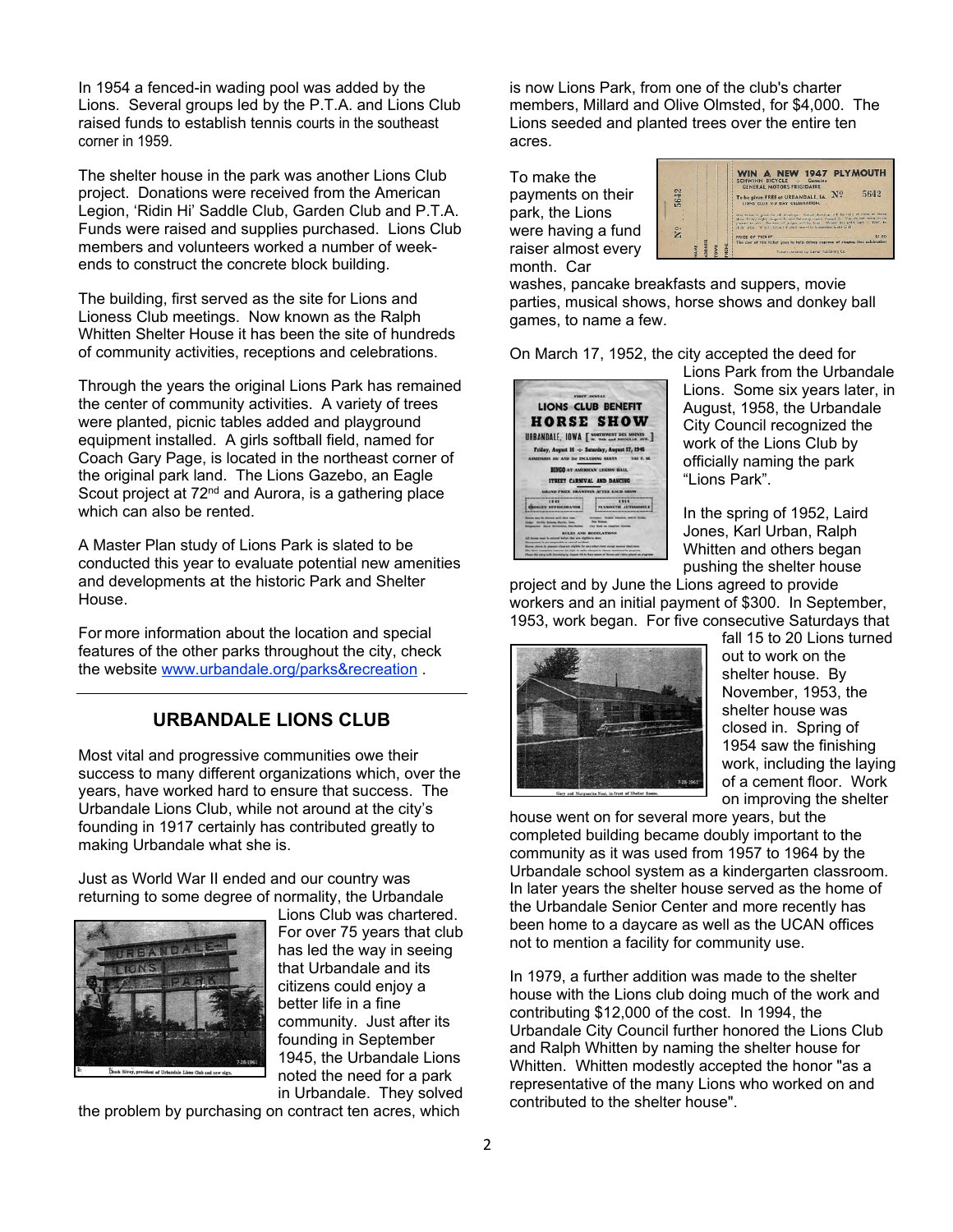In 1954, Eldon Clements, Charles Chew, Doc Reynolds and a crew of Lions completed work on a children's



wading pool for the park which was removed a few years ago.

The Urbandale Lions Club has long supported the Urbandale schools. In the early days, the club members dragged the ball diamonds

and helped prepare football fields and the track. Hundreds of dollars have gone to assist individual students, booster clubs, funds for athletic equipment, music, play groups, cheerleaders, etc. An all-purpose cement court to be used for tennis, basketball, square dances, summer programs, etc. was built in 1959 with the Lions providing both money and workers when the PTA requested help with the project. The effort was funded partially by the Park Board and the Urbandale Chamber of Commerce as well as community contributions.

One of the biggest school projects by the Lions occurred in the summer of 1975 when the club worked to erect a building at the football field to house ticket sellers, rest rooms and storage space. Almost all of the work was done by Lions Club members, and the result was a serviceable building. That building has been replaced by the beautiful facilities of today at Frerichs Field. For many years and to this day, the members of the club have furnished ticket sellers at various school sponsored events.



The longest running Lions project has been participation in various phases of the Urbandale  $4<sup>th</sup>$  of July celebration. The Club has participated in the parade and with a float for many of those years, has operated various concessions on the midway, and lent a helping hand wherever needed.

They have been instrumental in the selling of the Urbandale 4<sup>th</sup> of July Fireworks buttons each year. Bingo had been their most lucrative fund-raiser since

the game became legal in 1973 except for 1995, when torrential rain washed them out and in 2020 when COVID closed everyone. The Lions Club has



continued the Bingo operation and hopes to see everyone this July  $(2^{nd}, 3^{rd},$  and  $4^{th})$ .

Another long-time project of the Club is the Annual



Homecoming Pancake Day. This event has been ongoing every year since 1954. The Pancake event with Homecoming has been and continues to be a very profitable fundraising activity. In recent years the Lions has added a raffle to the Pancake dinner, with half the proceeds going to the raffle winner and the other half going to a local organization.

Many other fine projects have come and gone. The

Lions' spring musical was a big affair. It was originally a musical show in the 1940's and 1950's that gave way to a local amateur hour. In the 1960's and 1970's the popular Bill Riley Talent Search supplanted the local



amateur hour. Some would suggest that this was the origin of the Bill Riley Talent Search so beloved as a part of the Iowa State Fair today. When Riley retired, the musicals ended. Laird Jones usually headed up this project.

The Lions Club was the catalyst in helping form the Citizens' Scholarship Foundation of Urbandale in 1962. The Foundation was incorporated as a separate nonprofit organization with funds from the Lions Club. Most of the foundation's early leaders were Lions. In recent years, the Lions, in conjunction with the Lioness, have held a brunch each spring with the proceeds going to the Scholarship Fund. Since 2019 the Urbandale Education Foundation has taken the lead with this event and with the support of the Urbandale Lions Club has continued with the Annual Spring Pancake brunch. Total gifts to this fund now run well into five figures. Pancakes are a strength of the club. They provide pancakes for a number of groups throughout the year, including UCAN volunteers, Rolling Green PTO, and various community groups, as well they rent out grills for other groups to use.

The Lions may seem like they spend a lot of energy and time raising money, but it all goes back to the community. Over the many years, the Lions have donated thousands of dollars back to Urbandale. Just since 2000 it is estimated they have donated over \$200,000. In addition to money, the Lions have contributed in many other ways, such as the KidsSight Program which involves photographing the eyes of 2- to 5-year-olds so they can be interpreted by staff at KidsSight in Iowa City to detect vision problems early;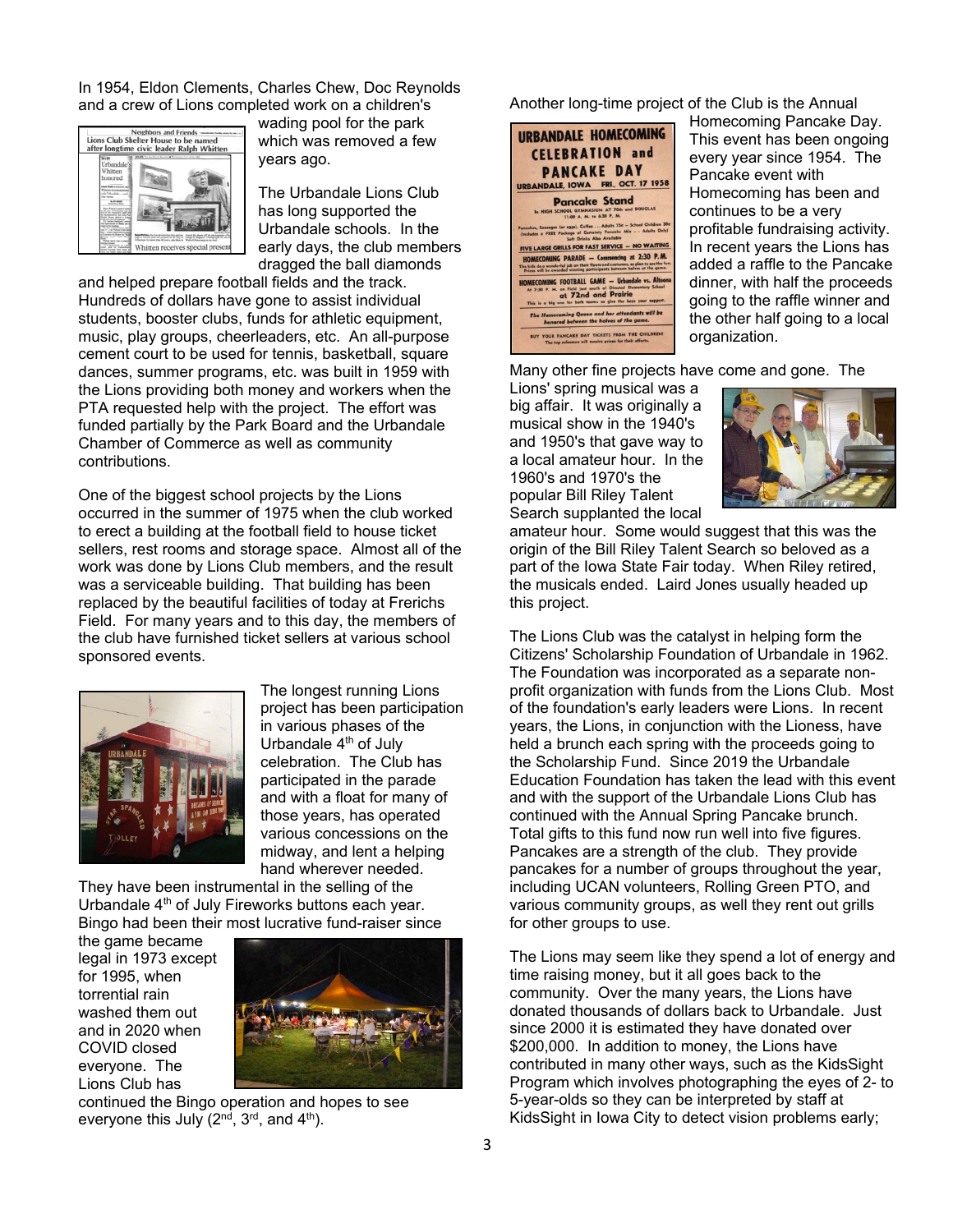Iowa Lions Tissue Transport Relay to ensure that donated corneas arrive at the Iowa Lions Eye Bank in a timely fashion; collection and distribution of eye glasses and hearing aids plus providing free of charge glasses and hearing aids to many children and adults in the community who would otherwise do without; Christmas Luminary and Tree Lighting event; stuffing school supplies and backpacks for Urbandale school children, filling food sacks for Urbandale school children and needy in Urbandale. These are only a small listing of the activities of the Urbandale Lions Club. They meet the  $4<sup>th</sup>$  Thursday of each month at 6:30 pm at the Lions Park Shelter house for a fun dinner and program. Come join them. For more information see their website, https://www.urbandalelionsclub.org/ .

## **Stuart Family History**

Among Urbandale's historic families were the Stuarts. Joseph Guerney Stuart and his wife Martha (Hoskins) originally lived in North Carolina and came to Polk County in 1882. He initially acquired 80 acres of farm land in the east part of Webster Township and settled in a house on the north side of the road that would later be named Douglas. The family had six children Rufus, Warren, Mark, Raymond, Olive and Laura, who all attended McDivitt Grove country school on Meredith.

In 1902 Olive married a young farmer in the area, Millard Olmsted and they raised their five children in the Olmsted farm home on 70<sup>th</sup> Street.

When a group of citizens wanted to get the community incorporated, Mr. Olmsted and Mr. Stuart put up the bond money needed to have the election in 1917. Mr. Stuart died in 1922 and is buried in McDivitt Cemetery.

Mark Stuart was elected to the first City Council. As part of his "civic duty" long before streets were surfaced, Mark would drive a team of mules to pull a grader over the road to smooth out the ruts. He also at one time served on the School Board. He and his wife Nellie had a son Harold who would be the father of Beverly Stuart Samuelson, a long-time Historical Society member who passed recently (see below).

Raymond Stuart built his farm home across Douglas from the early Stuart farm. In addition to his farm work, he had a milk route to deliver bottled milk for 10¢ a quart with his Model A Ford. In 1936 he sold his business to Bob Lamb for what would become the popular Lamb's Dairy.

Raymond farmed the Stuart land from Merle Hay Road on west to 66<sup>th</sup> St. and from Douglas north to Aurora, including the monastery grounds.

Warren lived in the original farm home for 85 years.

The elderly bearded farmer was a common sight as he worked outside. The house and barn were removed to make room for Merle Hay Mall.



As a boy and a man he was an exceptionally strong individual and as a West Branch playmate of Herbert Hoover sometimes. had to be told to take it easy on Herbert because of his great strength. It is also remembered that as a man he broke his arm but could still toss a bale of hay with a pitchfork with one arm to the top of a wagon. A nurse who used to work at

Calvin Manor told a friend of mine that when she was at Calvin Manor, Warren was the strongest and healthiest patient they had in the infirmary.

Warren D. Stuart, one of the original settlers of Urbandale and a homesite builder, died December 21 at Calvin Manor at the age of 98. Mr. Stuart, son of Joseph and Martha Stuart, was born near Woolson in Jefferson County, Iowa, on August 26, 1874. His death was attributed to complications due to his extremely old age.

Warren Stuart was 5 years old when his parents first moved to Polk County in 1882. His parents rented a vacant home near Clive for one month and then went into Dallas County for a year. In 1883 they bought and moved into their homestead at 6301 Douglas that still stands, although plans are underway to expand Merle Hay Plaza into the area. Mr. Stuart lived at this home until three years ago when he was forced, because of illness, to move into Calvin Manor. Prior

He is survived by his brother, Ray Stuart, formerly of 6202 Douglas, but now of Surgeon Manor, Dallas Center. Also by 3 nephews, 6 nieces and a host of relatives and friends. Burial was at the McDivitt Cemetery. By Anna Dunn

## **Memorials**

#### **Dick Carey**

Richard "Dick" Carey, a long-time member of the Historical Society, died April 3, 2022. He and his wife Ruth first joined as friends of President Wayne Robbins and participated in many programs and activities through the years. In his obituary it mentioned he enjoyed "dishing homemade ice cream at the Olmsted House in Urbandale". A celebration of life service will be held August 11, 2022 at Westminster Presbyterian Church.

#### **Beverly Stuart Samuelson**

Word has been received of the passing March 8, 2022 of Beverly Stuart Samuelson, part of the history of the Stuart family in Urbandale and a long-time supporter of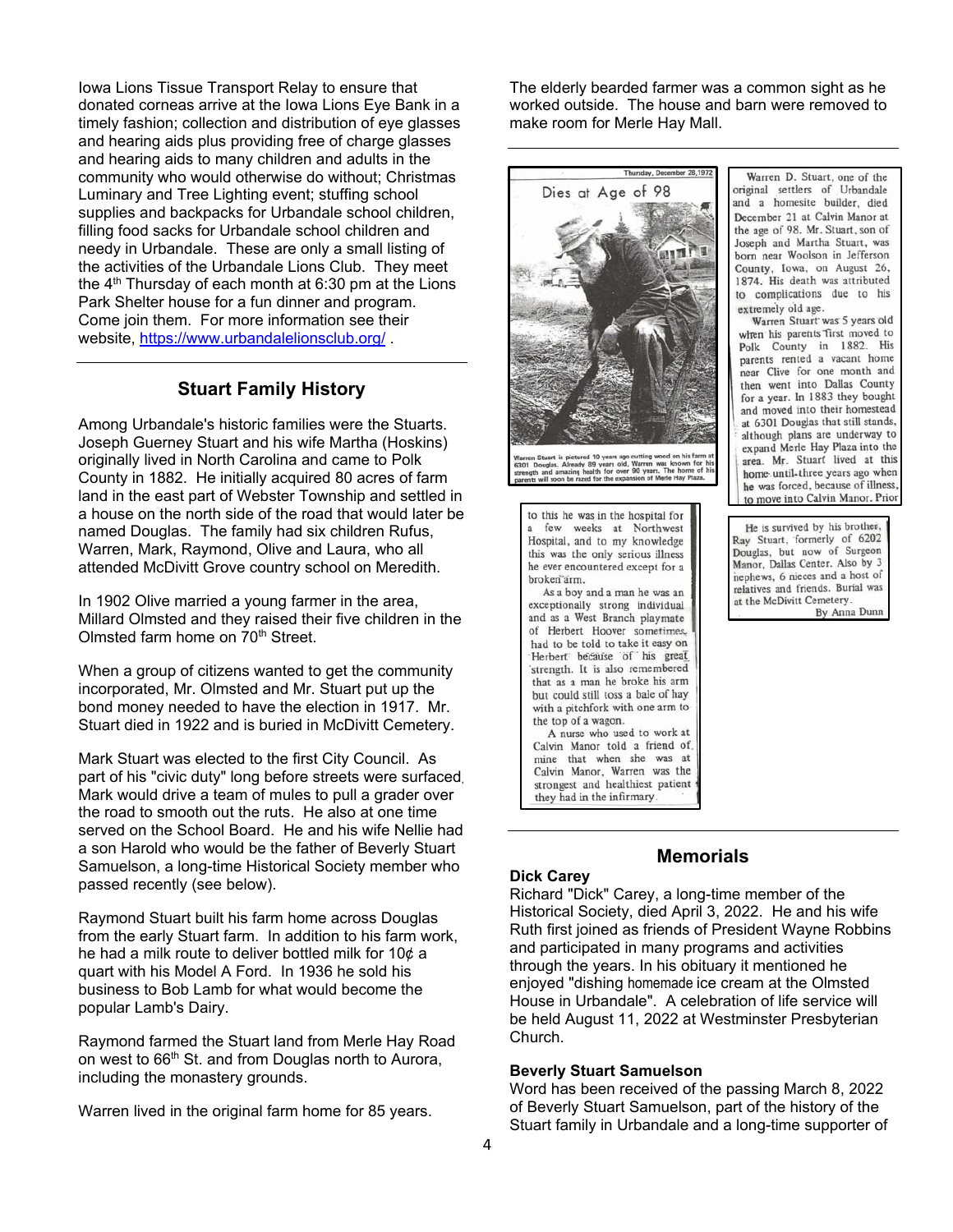the Urbandale Historical Society (see above). Beverly had made several visits to the Olmsted-Urban House and donated a number of family items and photos to the Society collection.

Her grandparents were Mark and Nellie Stuart and Mrs. Millard Olmsted was a great-aunt. She went to school in Urbandale and in 1944 was named the Polk County Spelling Champion. She attended Augustana College and worked as a legal secretary including 20 years with the Iowa State Legislature. She later moved with her husband Eugene to Charlottesville, Virginia where she was known for many aspects of volunteer work.

## **Volunteers**

The Historical Society property at 70<sup>th</sup> and Airline was always a popular site for community events, but requires upkeep. Have you noticed some bright flowers in the northwest corner of the property? This is the site of the Pollinator Garden being maintained by the Urbandale Garden Club. The traditional garden on the south side of the Olmsted-Urban House has been cared for by Faith Huitt since the loss of Marilyn Finnerty. Volunteers for the care of other plantings and lawn upkeep would be most appreciated. Contact president Norm Huitt if you can help.

#### **Historical Society Secretary**

The Urbandale Historical Society is pleased to welcome our new Secretary, Marisa Beal. She is an Urbandale High School graduate, Marisa Sweeney, Class of 1988 and a member of the Urbandale Alumni Association. She is replacing Kay Readinger who retired after serving as secretary for over 20 years.

#### **Website**

Our website: www.urbandalehistoricalsociety.org has been slowly evolving over the past several years. Please visit our website for information of events and news of the Society. We are hoping to renew our monthly programs in September. Watch our Facebook and website for more information. Also, try your hand at our Question of the Month.

### **Newsletter**

With this Newsletter we are sending it both by paper as well as electronically to those for whom we have e-mail addressses and indicated they are willing to receive the Newsletter in this format. If you do not receive it and would be willing to receive the newsletter via e-mail, please let us know. In the future for those not able to receive the Newsletter electronically, we will continue to mail the paper copy. If you have not sent us your email address and would like to receive the newsletter electronically, please send us your e-mail address (urbandalehistory@gmail.com). We are doing this because of the increased cost of mailing. We are going through our membership lists to prepare for a new Directory. If you have not renewed your membership please do. We have a number of members who have not renewed in several years yet we have continued to send the Newsletter. We are trying to clean things up and watch our expenses.

| <b>New Members</b>         |                    |  |  |
|----------------------------|--------------------|--|--|
| Marisa Beal                |                    |  |  |
| 13521 Oak Brook Dr.        |                    |  |  |
| Urbandale, IA 50322        |                    |  |  |
| 515-577-7125               |                    |  |  |
| mbeal13521@gmail.com       |                    |  |  |
|                            |                    |  |  |
| <b>Address Changes</b>     |                    |  |  |
| Dennis & Regina Linn       | Bob & Verda Simon  |  |  |
| 9405 Wilson St.            | 4210 Hickman Rd.,  |  |  |
| West Des Moines, IA 50266  | Apt. #152          |  |  |
| 641-780-8475               | Des Moines, IA     |  |  |
|                            | 50310              |  |  |
|                            | 515-313-5478       |  |  |
| James & Karen Pittman      | Urbandale Alumni   |  |  |
| 6901 Peckham St., Unit 314 | Association        |  |  |
| Johnston, IA 50131         | Shawn & Shari      |  |  |
| 515-350-7758; (c) 515-249- | Stevenson          |  |  |
| 1930                       | 6768 Cardiss Ct.   |  |  |
|                            | Johnston, IA 50131 |  |  |
|                            | 804-855-8306       |  |  |
|                            | shawnsteve@aol.com |  |  |

## **Acknowledgement of Supporters**